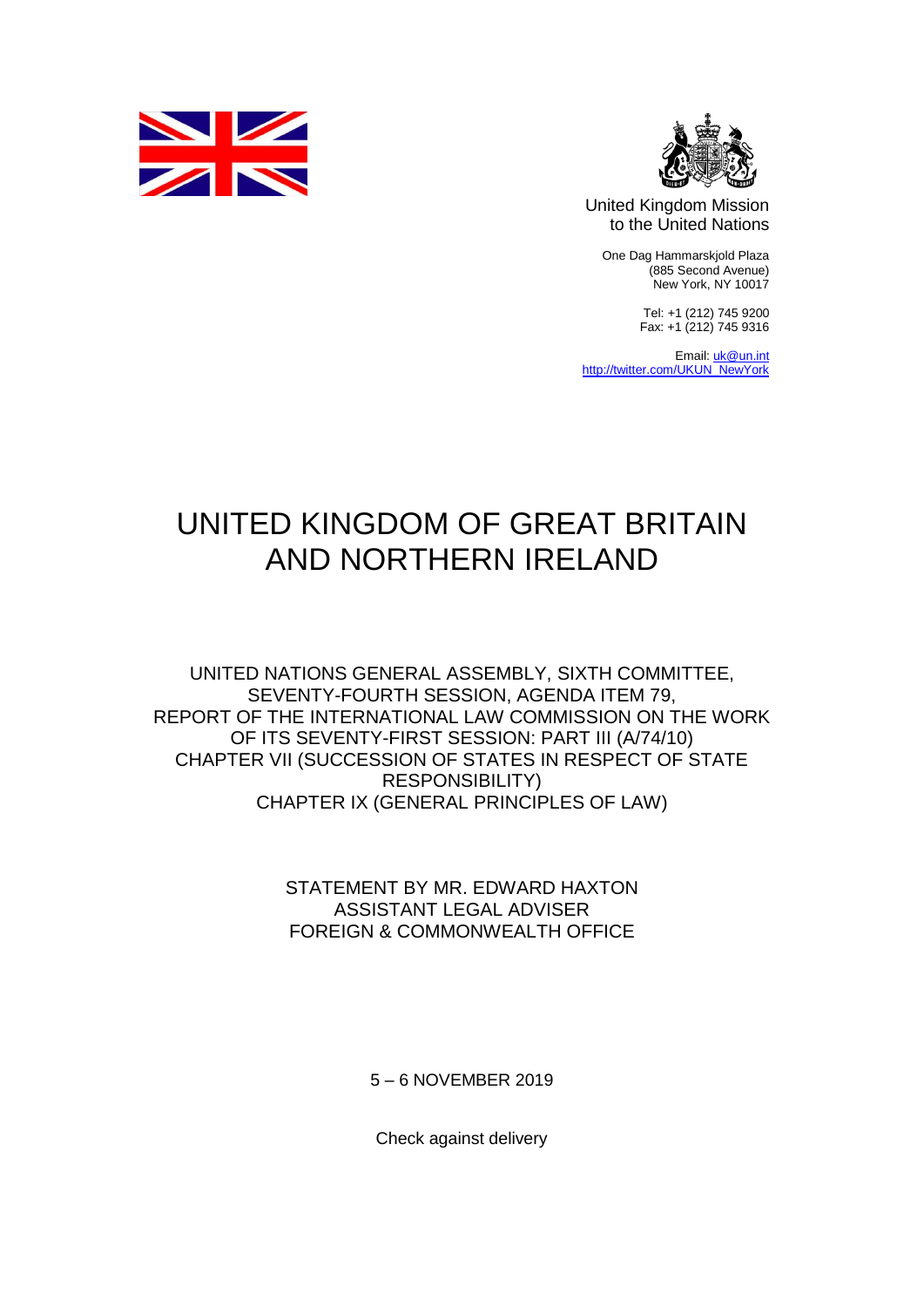Mr/Madam Chairperson,

- 1. On the topic '**Succession of States in respect of State responsibility'**, the United Kingdom is grateful to the Special Rapporteur, Mr Pavel Šturma, for his third report. The United Kingdom is also grateful to the Drafting Committee and in particular to the Chairperson, Mr. Claudio Grossman, for the interim report this year, and to the Commission's Secretariat for its memorandum of information on treaties which may be of relevance to the future work of the Commission on this topic.
- 2. The United Kingdom recalls that it has always retained an open mind as to the utility of the Commission's work on this topic. From the outset the United Kingdom has expressed concerns, including that it will be difficult to reach broad agreement among States given the dearth of existing practice; that what practice there is is context-specific and sensitive and must be viewed in its historical, political and even cultural context; that the Special Rapporteur should not place undue reliance on academic writings, especially where these may be used as the basis for the inclusion of draft articles based on 'new law' or progressive development of the law; and, finally, the undesirability of draft articles which are primarily based on practical and policy considerations, rather than existing practice or law. The Special Rapporteur's third report has confirmed rather than alleviated many of these concerns.
- 3. First, the United Kingdom notes that the third report acknowledges that State practice in this area is "*diverse, context-specific and sensitive*" and inconclusive.
- 4. Second, the United Kingdom notes that the Special Rapporteur has now confirmed in his third report that, as a result of the nonconclusiveness of State practice in this field, the proposed draft articles would constitute progressive development of international law or new international law. The United Kingdom welcomes, in this regard, the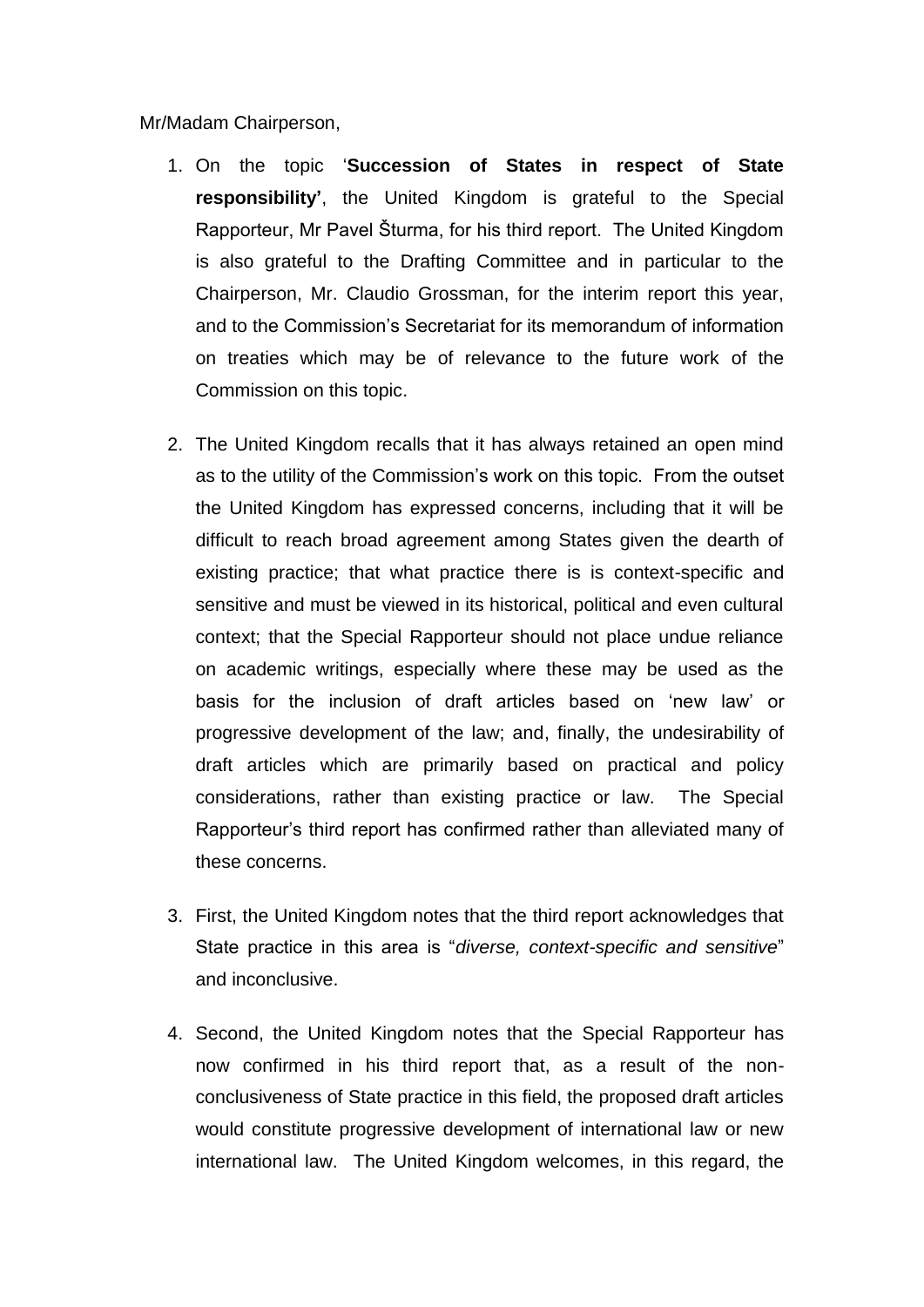Special Rapporteur's agreement in his concluding remarks at this year's ILC session that this should be stated clearly at the outset of the general commentary to the draft articles and in the draft articles themselves.

- 5. Third, the United Kingdom is concerned that, despite the addition of a new paragraph 2 to draft article 1 which makes it clear that the draft articles would only apply in the absence of any agreement between the parties, the Special Rapporteur continues in his third report to propose draft articles on the back of examples of purported 'State practice' which in fact are arrangements underpinned by agreements or treaties and to which, as a result of paragraph 2 to draft article 1, the articles would not apply were these arrangements to take place today.
- 6. Finally, the Special Rapporteur continues in his third report to cite examples of 'State practice' which are in fact context-specific arrangements and do not evidence an *opinio juris* regarding a general rule in connection with State succession.

\*\*\*

Mr/Madam Chairperson,

- 7. Turning now to the topic '**General principles of law**', the United Kingdom is grateful to the Special Rapporteur, Mr. Marcelo Vázquez-Bermúdez, for his first report. The United Kingdom is also grateful to the members of the Commission for their excellent contributions to the debate on the topic, and to the Drafting Committee and in particular to the Chairperson, Mr. Claudio Grossman, for the interim oral report this year.
- 8. The United Kingdom notes that the Commission's work on this topic is at a very early stage. The Special Rapporteur's first report is preliminary and introductory in nature. The Drafting Committee has provisionally adopted one draft article concerning the scope of the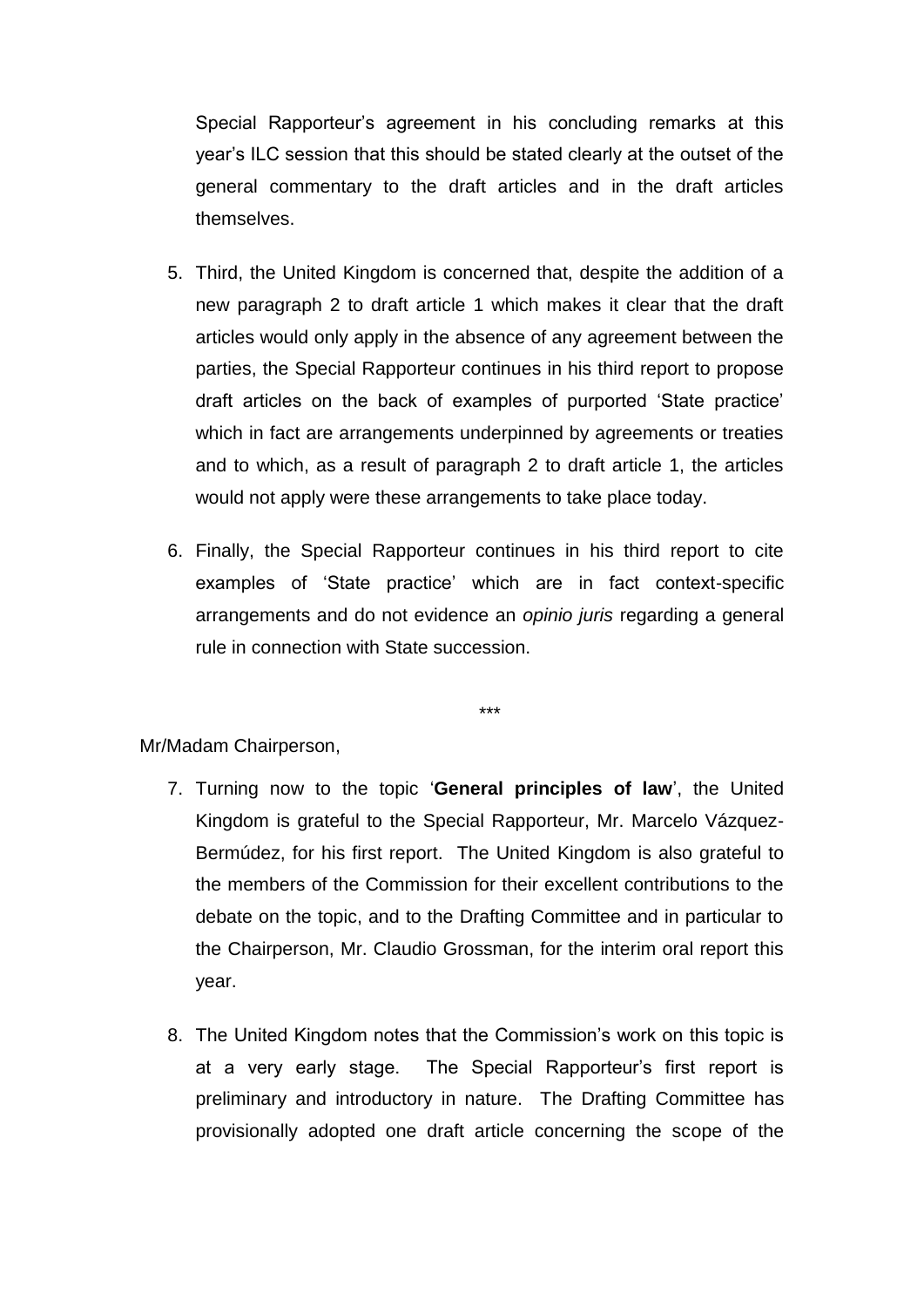topic. The United Kingdom will reserve detailed comments until the work is further developed.

- 9. The United Kingdom remains of the view that questions concerning sources of international law are natural topics for consideration by the Commission and that a careful and well-documented study, focusing on this 'third' source of international law listed in Article 38, paragraph 1(c) of the ICJ Statute, could be of practical assistance to States and practitioners alike.
- 10.The United Kingdom is of the same view as the Special Rapporteur that the Commission should confine the parameters of this topic to explaining how to identify general principles of law and clarifying their nature, scope and functions. In particular, the United Kingdom agrees with the Special Rapporteur that the Commission should not address the substance of general principles of law in its work on this topic. The United Kingdom is therefore also in agreement with the Special Rapporteur that preparing an illustrative list of general principles of law would be impractical, necessarily incomplete and would divert attention away from the central aspects of the topic. References to examples of general principles of law in the course of the Commission's work should go in the commentaries and be for illustration only.
- 11.The United Kingdom welcomes the Special Rapporteur's statement in his first report that the Commission's work on this topic should be done "*in a pragmatic way based on current law and practice*". At the same time, the United Kingdom notes that there is little by way of State practice in this area from which to draw conclusions, particularly regarding some of the more detailed questions the Special Rapporteur hopes to answer. As the Special Rapporteur acknowledges in his report, what practice of States and international courts and tribunals there is has been described as "*unclear or ambiguous*". The United Kingdom therefore agrees with the Special Rapporteur that "*as the present topic is likely to touch upon certain fundamental aspects of the international legal system, a cautious and rigorous approach is*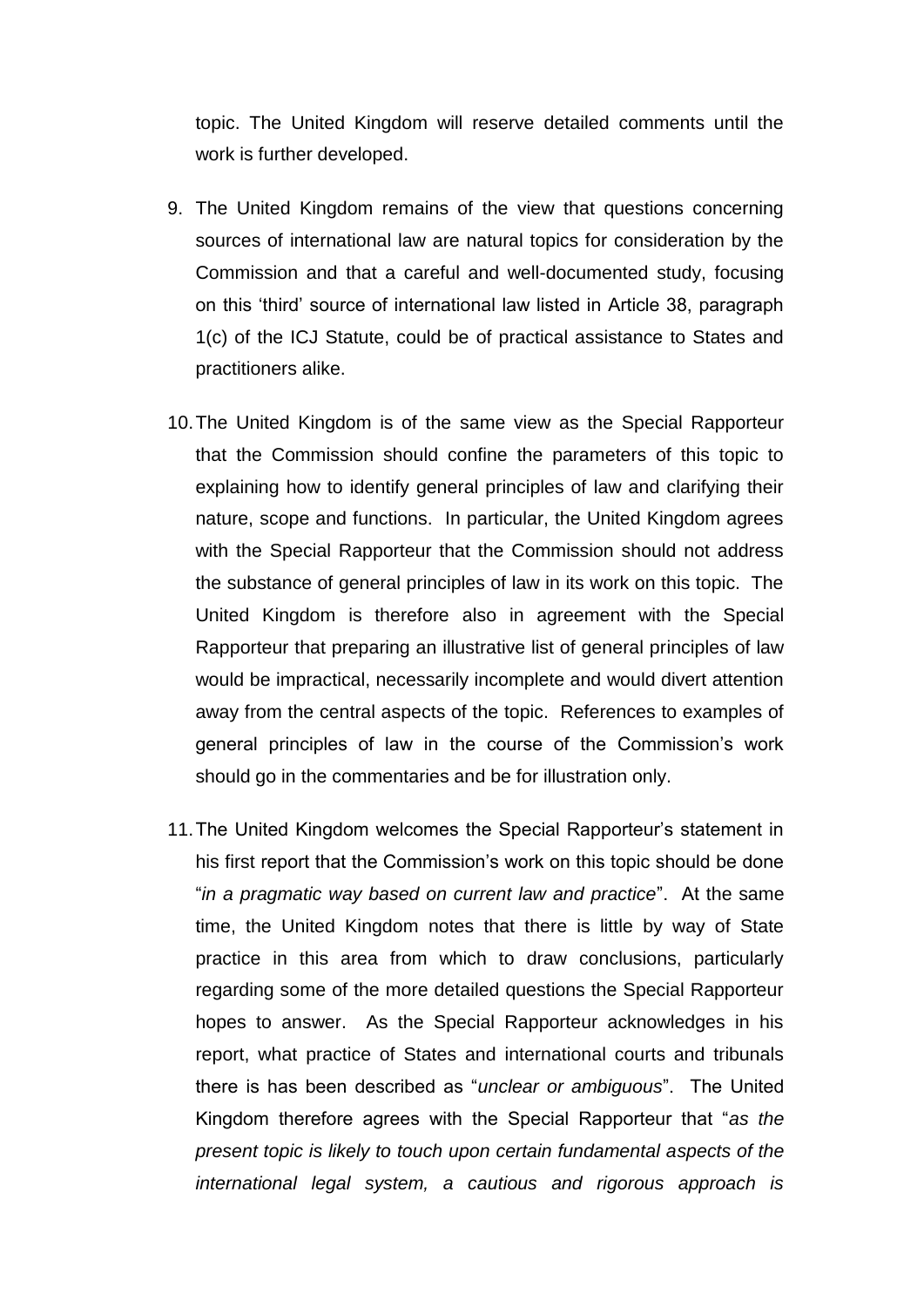*required*." As was noted in the Commission's debate on the topic this year, it is important that the Commission be transparent if State practice is insufficient.

- 12.The United Kingdom agrees with the Special Rapporteur that the requirement of 'recognition' is essential to determining the existence of a general principle of law. Explaining the meaning of recognition in this context, and how it is to be assessed, will be an important part of the Commission's work. The United Kingdom also agrees that the term "civilized nations" is anachronistic and should be avoided.
- 13.The United Kingdom notes that in draft conclusion 3, the Special Rapporteur proposes two categories of general principles of law. Those 'derived from national legal systems' and those 'formed within the international legal system'. Draft conclusion 3 was not considered by the Drafting Committee this year and so the United Kingdom will reserve detailed comments on this conclusion until it has been through the Drafting Committee. The United Kingdom notes at the outset, however, that while it agrees with the former category, it is quite unclear what the latter category means; the United Kingdom is not convinced that the practice referred to in the first report in support of this second category is sufficient to reach a conclusion on the matter.
- 14.With regard to the Commission's future programme of work on this topic, the United Kingdom welcomes the Special Rapporteur's statement in his concluding remarks at this year's ILC session that he would take into account the suggestions from members of the Commission that in his next report he should address the requirement of recognition and the identification of general principles of law.
- 15.With regard to the Special Rapporteur's suggestion that future work on the topic examine general principles of law at the regional or bilateral level, it is not clear to the United Kingdom that such an analysis would fall within the scope of a topic on "general" principles of law.